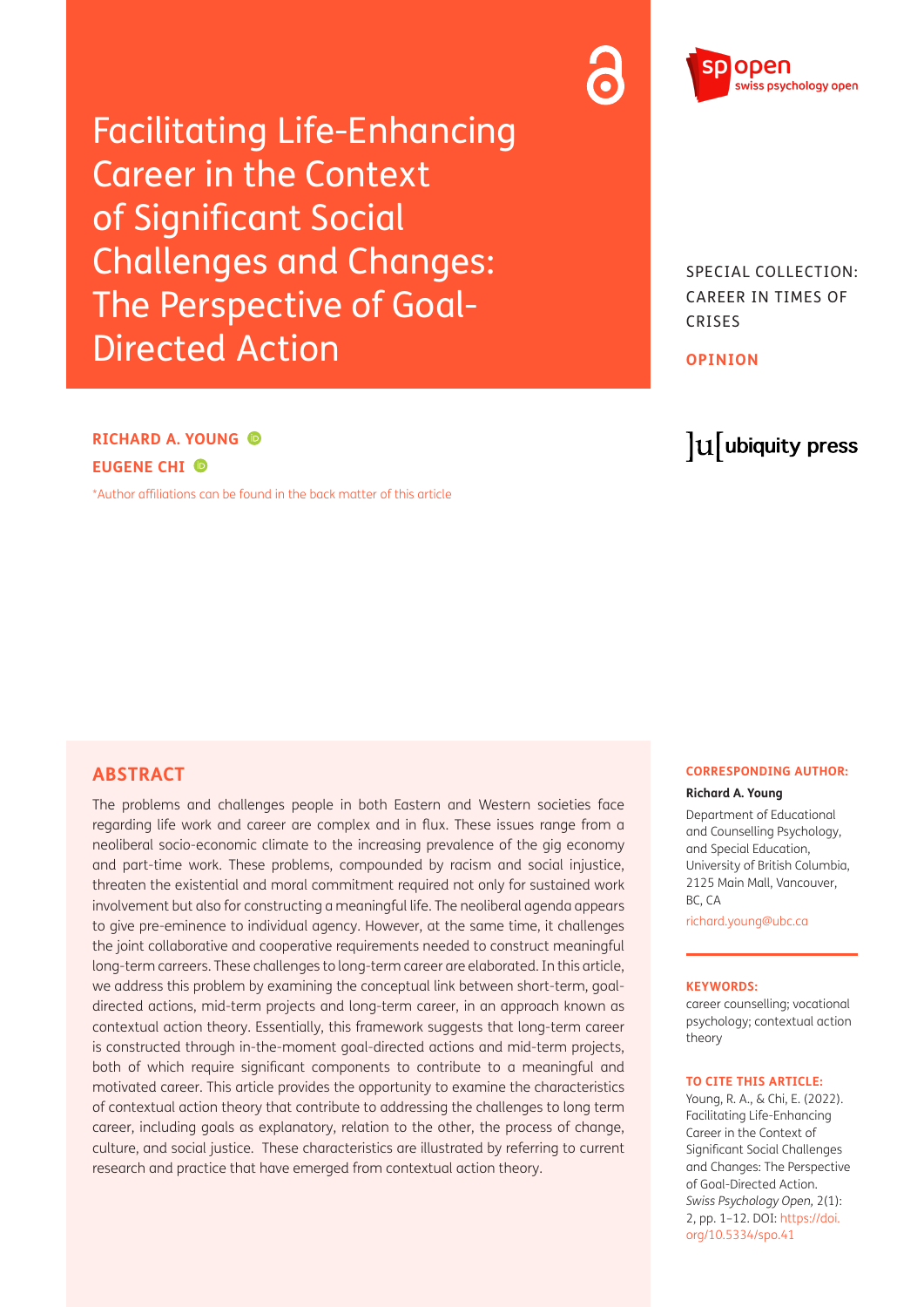There is little doubt that what has been known as career is being impacted by significant social challenges and rapid change [\(e.g., Ayandibu, 2021\).](#page-7-1) These changes are likely to continue for the foreseeable future to impact the job market, employment opportunities, and how people make sense of their lives [\(e.g., Supiot, 2021\).](#page-10-0) They raise several questions for persons who are planning or engaging in their own work life, for those in positions as employers and policy makers who can facilitate or hinder the work lives of others, and for professionals in psychology and related disciplines who are expected to speak to these issues [\(e.g., Hooley et al., 2017\).](#page-8-0) The test is whether our understanding and theories of career address these questions and, if so, how effectively. We may also ask whether and how our approaches to acting in the career realm as psychologists and career counsellors address the problems raised in this context of change. The answers are dependent on both an understanding of the challenges as well as a conceptualization that addresses their complexity and the human response to them. Both the circumstances in which the challenges and crises to career arise and responses to them are a function of human action. Specifically in this article, we identify a range of problems. We then propose the conceptualization of goal-directed action and its application to research and practice as one approach that provides some guidelines to address the problems.

# **SIGNIFICANT CHALLENGES AND CHANGES FOR CAREER**

Among the significant challenges and changes affecting career currently are several interrelated factors, outlined below. These factors have been shown in the literature to have changed the framework in which individuals construct career [\(e.g., Barhate & Hirudayaraj, 2021](#page-7-2); [Di Nuovo et al., 2021;](#page-8-1) [MacDonald & Giazitzoglu, 2019](#page-9-0); O'Keeffe et al., 2021; [Ravenelle, 2021;](#page-10-1) [Santilli et al.,](#page-10-2) [2021](#page-10-2); [Song, 2018\)](#page-10-3). These factors are interrelated and range from broad socio-political positions such as neoliberalism to the much more time focussed effects of the COVID-19 pandemic. While some of these developments are of more recent origin, career has always been subject to changing local and global factors as well as how the term itself is understood in different contexts and cultures [\(e.g., Abkhezr & McMahon, 2017](#page-7-3); Alshabani & Soto, 2020; [Chen, 2021;](#page-8-2) [Flores et al., 2019;](#page-8-3) [Nguyen et al., 2018;](#page-9-1) Wada et al., 2019). Occupational career is not a fixed entity, nor is our understanding of it. Nevertheless, it needs to be addressed in the context of these challenges and changes. Among the significant factors that have been identified in the recent literature as related to career are neoliberalism, changing technologies, globalization and the recent pandemic and climate change. Importantly, these developments are occurring in the context of substantial questions about the how the world responds to environmental changes.

# **NEOLIBERALISM**

Neoliberalism has become the dominant economic school of thought over the past several decades [\(Poschen,](#page-9-2)  [2015\).](#page-9-2) Neoliberal thinking emphasizes the role of the individual over the collective, and neoliberal policies have the effect of reducing the responsibility of governments for managing the economy (O'Keeffe et al., 2021). It has permitted the needs of business to become the predominant driver of policy. Trends toward temporary and precarious work, including the gig economy, and technological change appear to exacerbate the adverse effects of neoliberalism on equitable employment and living conditions for workers. While these trends have been beneficial to businesses (O'Keeffe et al., 2021), they have had the effect of transferring economic risk to the individual worker [\(Ravenelle, 2021\)](#page-10-1). Irving [\(2018\)](#page-8-4)  suggested that the language used in discourse about "career choice" and "individual freedom" has obscured the underlying structural inequities that confront the individual under neoliberal assumptions. Racial and social injustice are unlikely to be diminished by the trend toward more precarious, temporary work. Rather, these inequities are likely to be perpetuated and worsened by current work trends, as the temporary worker, rather than being freer and more self-sufficient, is disempowered by the current trend toward "flexible" work.

# **TECHNOLOGICAL CHANGE**

Technological change is likely to have even more consequences for workers in the coming years than it already has. The widespread use of the Internet as a communication and commercial tool has been a huge shift that has had significant impact on workers. Internet use allows for greater geographical flexibility among workers (Wood et al., 2019), more part-time and workfrom-home possibilities [\(Carter & Hedge, 2020\),](#page-8-5) and more self-employment using digital platforms [\(Ravenelle et](#page-10-4)  [al., 2021\)](#page-10-4). Among the technological changes anticipated to have important bearings on work include artificial intelligence when implemented globally [\(Haenlein &](#page-8-6)  [Kaplan, 2019](#page-8-6); Kaplan & Haenlein, 2019; [Sivarajah et al.,](#page-10-5)  [2017\),](#page-10-5) the adoption of autonomous vehicles [\(Bansal &](#page-7-4)  [Kockelman, 2017\)](#page-7-4), the shift to smart cities (Curşeu et al., 2021), and the use of intelligent 3D printing systems [\(Haefner & Sternberg, 2020\)](#page-8-7). These changes are likely to translate to less demand for labour, more temporary work, and require workers to adapt to the new industrial environment [\(Berger et al., 2019;](#page-7-5) [Rampersad, 2020\).](#page-10-6)

# **GLOBALIZATION**

Globalization refers to the increasing economic interdependence of countries, often connected with the advance of technology. Karoly and Pannis [\(2004\)](#page-9-3) see it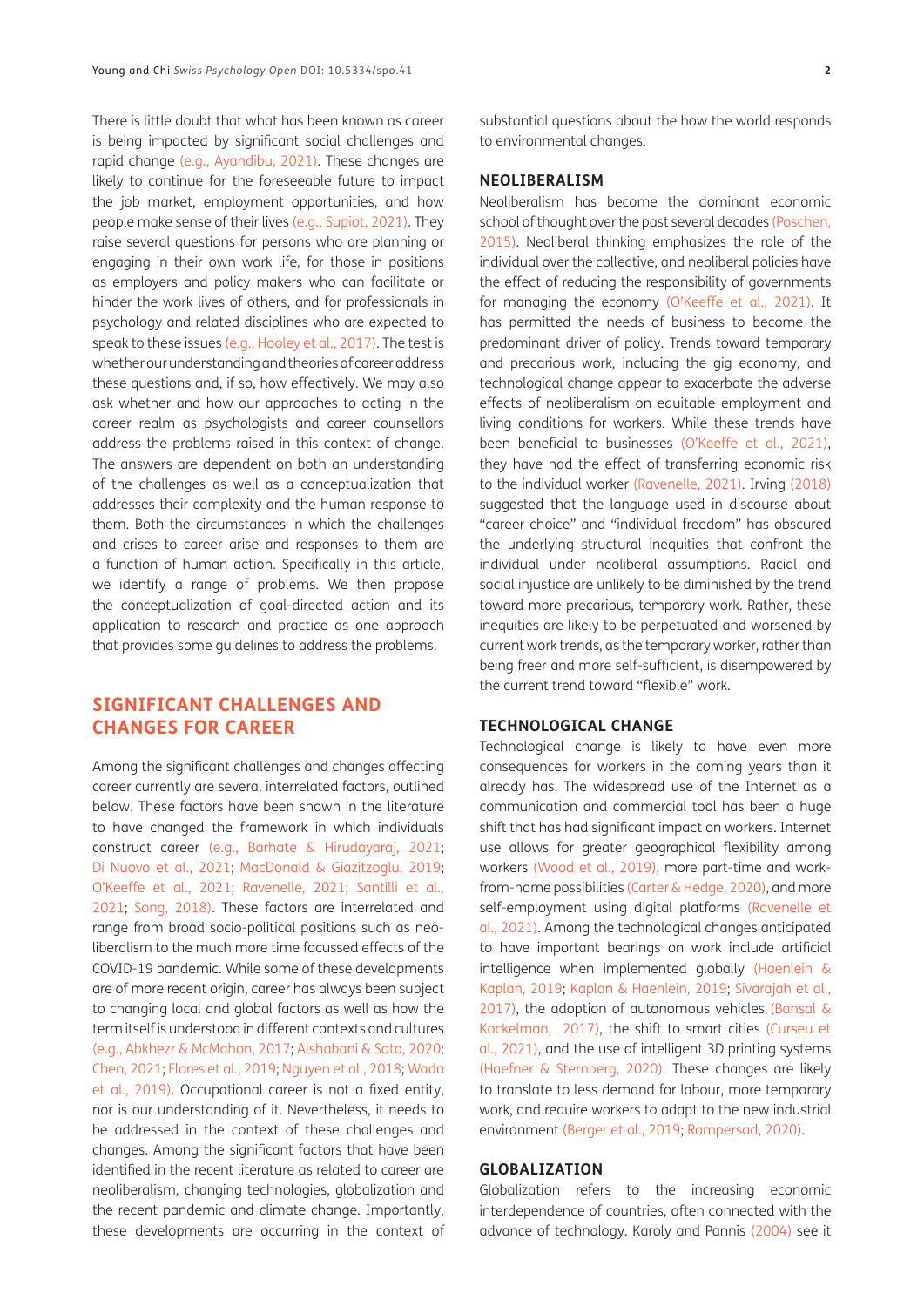as one of the major trends that is shaping the future if work. It has had a positive impact on the economies of many countries, including job creation and addressing poverty. However, vocational theorists and researchers have also seen it as a manifestation of neoliberal thought, bound up with values of self-improvement and freedom of choice [\(Hooley et al., 2017](#page-8-0); [McMahon &](#page-9-4) [Watson, 2020\)](#page-9-4). It promotes manufacturing in lower-cost regions through "delocalization," which has advantages for businesses. Varied regulatory regimes allow for poor working conditions in some regions due to lower wages and a lack of regulatory standards to ensure health and safety [\(Nota et al., 2020\)](#page-9-5).

Lack of environmental regulations may also allow for pollution and destruction of the environment in regions that prioritize development over environment [\(Rahman](#page-10-7) [et al., 2019\).](#page-10-7) As regulatory requirements that protect the environment may increase the costs associated with production of goods, workers may find that the quality of their local environment is degraded as a result of globalization of labour.

#### **COVID-19 PANDEMIC**

In a review of the literature examining COVID-19 and work, Cubrich and colleagues [\(2022\)](#page-8-8) found that the majority of workers have been affected negatively by the pandemic, but precarious, low-wage and nontraditional workers more so. These negative factors have included lack of access to benefits and resources and job insecurity as well as a greater share of exposure to and illness from the virus. On the other hand, the trend toward remote work was accelerated by the COVID-19 pandemic. The degree to which those who switched to partial or total remote work will be called back to work in office environments remains to be seen. However, it seems likely that some of this shift is permanent [\(Medhi & Morrisette, 2021\).](#page-9-6) People who are able might choose to relocate to suburbs, if they are not required to attend the workplace daily [\(Ramani & Bloom, 2021\)](#page-10-4). The COVID-19 pandemic is likely to continue to influence the world of work in other ways. The degree of preparedness for future emergencies, including pandemics, is being be reconsidered by governments, organizations, and individuals. Most pertinent to the world of work, the pandemic has prompted what has been termed the Great Resignation (Lufkin, 2021), meaning the reconsideration of priorities regarding work-life balance and values-based work choices (Taylor, 2021). It is the latter that is likely to impact career guidance most directly.

# **CLIMATE CHANGE**

Poschen [\(2015\)](#page-9-2) identified the climate crisis as a critical challenge for future economic growth and human well-being. Climate change is already impacting work. Kjellstrom [\(2016\)](#page-9-7) reported that 15-20% of annual work hours in some occupations in south-east Asia may have already been lost due to global warming. Poschen observed that overuse of natural resources has led to job losses, and that climate change is having a disproportionate impact on women and people living in poverty who tend to work in agriculture, forestry, and fisheries, and who may live in makeshift settlements that are threatened by climate-related weather events. Increasingly frequent natural disasters associated with climate change, which may have already started, will damage physical and social infrastructure, affecting medical, economic, and transportation systems, and may disrupt education and training [\(Clayton, 2020\).](#page-8-9) Busby [\(2021\)](#page-8-10) notes that some island nations face existential threats, and that other nations face the loss of significant infrastructure in coastal areas, thus increasing the likelihood of migration within and between nations.

Conversely, there will be new job opportunities in more environmentally friendly energy production, such as solar and wind generation manufacturing and maintenance. Preserving and managing the natural assets on which life depends are essential tasks for policy makers to address, which should have some positive effect on employment. However, there is no guarantee that such jobs will make up for the losses from other effects of climate change (UN-DESA, 2017).

#### **IMPACT OF CHANGES**

The challenges outlined above constitute our collective shared risk and are likely to create anxieties and apprehension for the future in all but the most privileged strata of society [\(Clayton, 2020\).](#page-8-9) Climate anxiety appears to be especially common among younger adults [\(Clayton](#page-8-11)  [& Karazsia, 2020\).](#page-8-11) The threat of unemployment due to technological change is feared by a substantial proportion of Americans (McClure, 2018). Neoliberal concepts of individual action optimizing individual happiness seem antiquated in the face of environmental concerns and global insecurity. Rather, collective interests rather than those of the individual are likely to be prioritized due to the scale of the current challenges [\(e.g., Oldfield et al.,](#page-9-8)  [2021;](#page-9-8) [Santilli et al., 2021;](#page-10-2) [Song, 2018\)](#page-10-3).

# **CAREER GUIDANCE AND COUNSELLING IN THE CURRENT CONTEXT**

The accumulation of challenges described do not fit well with traditional models of career guidance and counselling. These models have emphasized the matching of the person's traits and abilities to the occupational environment (e.g., Dawis & Lofquist, 1984) and the individual's development and choice over one's lifetime [\(Super, 1980\).](#page-10-8) They may prove to be inadequate to meet these challenges, given both kind of changes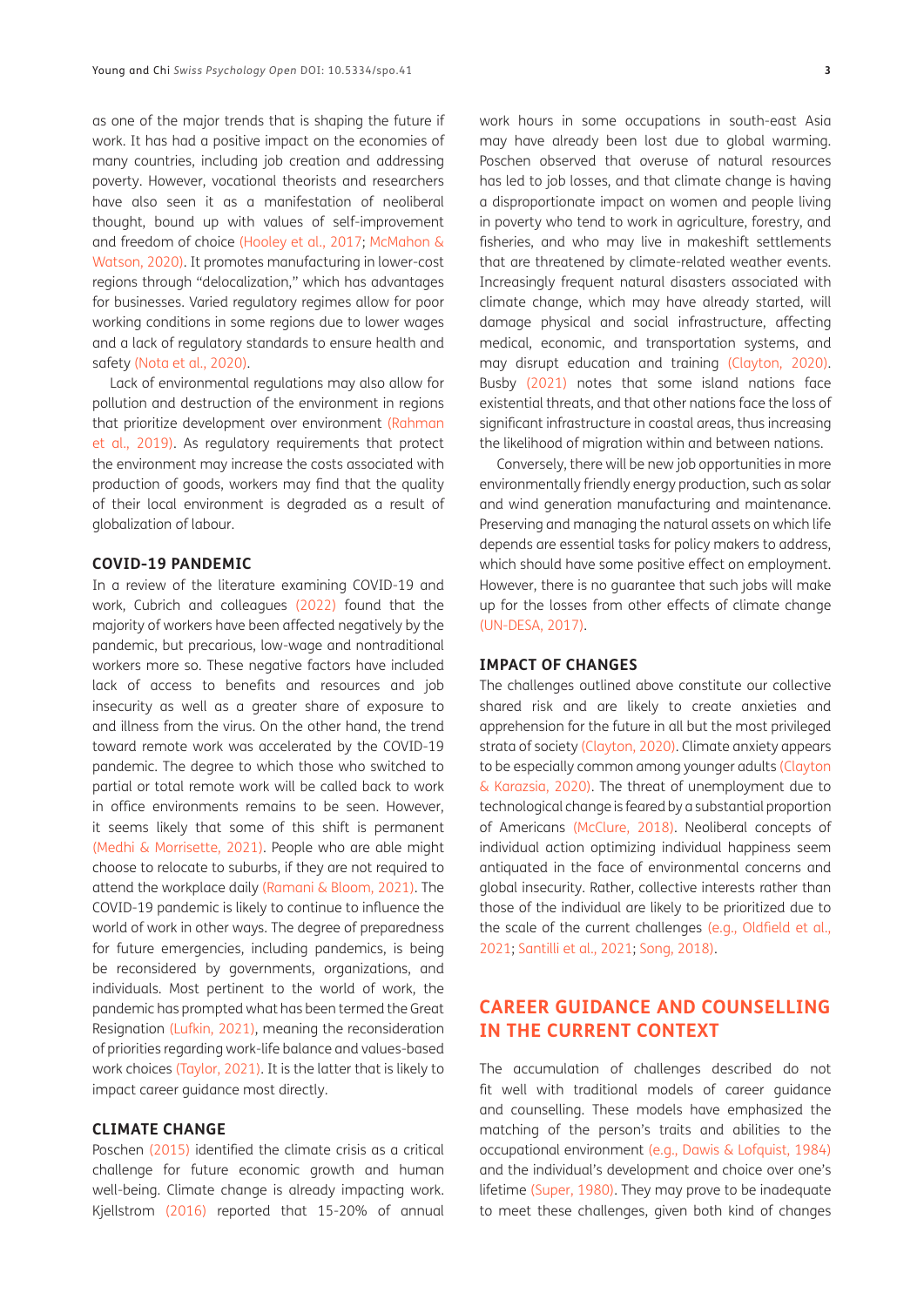in the 21st century and their accelerated pace [\(Hooley](#page-8-0) [et al., 2017](#page-8-0); [Irving, 2018\)](#page-8-4). Moreover, these earlier approaches have not questioned the social justice and significant environmental changes in the employment and work in which people are and will be engaged. More recently, more activist and social justice perspectives are emerging in the career literature. Concepts such as sustainable decent work [\(McMahon & Watson, 2020\)](#page-9-4) and life design [\(Hartung, 2019\)](#page-8-12), intended to address inequalities and minimize damage to the environment, may become the primary focus of career guidance as a response to the challenges outlined above. For example, McWhirter and McWha-Hermann [\(2021\)](#page-9-9) have called for a greater critical consciousness among vocational and industrial organizational psychologists. They assert that a social justice perspective must be based on contextinformed scholarship. Similarly, the psychology of work [\(Blustein et al., 2019\)](#page-8-13) addresses issues of marginalization, human rights, and decent work. These and other authors [\(e.g., Prilleltensky & Stead, 2012\)](#page-9-10) suggest that the psychological tradition in which career counselling developed is not equal to the task of assisting individuals in the face of the current challenging, and in some cases, exploitative societal contexts. Tu and Okazaki (2021), for example, identified the structural and cultural dimensions of the working lives of Asian Americans. They suggested qualitative research as a means of addressing issues not addressed by traditional quantitative approaches.

Not least in efforts to address changes in the world of work and career is life design counselling [\(e.g.,](#page-8-12) [Hartung, 2019](#page-8-12); [Savickas et al., 2009\).](#page-10-9) It is an intervention grounded on the identification of life themes and the development of narratives that provide the basis for an optimal life and career. It represents a response to the current environment by helping people to design active lives that contribute to equitable and sustainable development that are also personally meaningful [\(Pouyaud & Guichard, 2018\).](#page-9-11) Both Guichard [\(2015\)](#page-8-14) and others [\(e.g., Blustein et al., 2019;](#page-8-13) [Cohen-Scali & Pouyaud,](#page-8-15) [2019\)](#page-8-15) have emphasized the dialogical characteristics of the process of constructing one's life. Indeed, Guichard [\(2022\)](#page-8-16) challenged the career field to move beyond its focus on work to address "action" in Arendt's [\(1958\)](#page-7-6) understanding of those terms, if responsible, sustainable life is to be maintained.

Another recent development is the resurgence of "calling" in an effort to address issues of meaning [\(e.g.,](#page-8-17) [Duffy et al., 2018\).](#page-8-17) Several explanations of the term give credence to some type of transcendent summons or force. It is reflective of the importance of meaning but may alleviate responsibility from employers, and even justify the experience of hardship at work [\(Lemke, 2021\)](#page-9-12).

The complexity of the current and previous contexts relative to career and career interventions have been addressed broadly through systems theory [\(e.g.,](#page-9-13)

[McMahon & Patton, 2018](#page-9-13); Vondracek et al., 2015 or 2014). Essentially systems theory undertakes to account for the social, cultural and individual processes that constitute individuals and their actions.

These developments show that career psychology is changing in response to new and challenging contexts. These responses are cause to be optimistic. However, some may also be incomplete if they throw the burden back on the individual, that is, the person as agent as the only solution to these challenges. It is not sufficient that, as Hooley and colleagues [\(2017\)](#page-8-0) argue, career counselling rely on the idea that one can "narrativise oneself out of structurally imposed constraints" (p. 15).

# **PROPOSAL FOR AN INTEGRATED SOLUTION**

To address the issues identified and the range of other changes and challenges to an adequate understanding of career, career psychology, and career guidance and counselling, we propose a conceptual framework known as contextual action theory (CAT) (Valach & Young, 2004; Young & Valach, 2000, 2004). Based on this framework, we have developed and used applications to practice and research. The notion of human action, that is, the intentional, goal-directed behavior of persons, undergirds this perspective. People generally understand their own and others' behavior as goal-directed. Human action is constituted by individual, social, cultural, as well as bodily and environmental factors [\(Raeff, 2020\)](#page-9-14). We share Raeff's view that human action is embedded in its social context, which must be accounted for to understand action adequately. Essentially, this perspective allows us to accommodate social context, complexity, and the human person in understanding career and in implementing career guidance and counselling and other interventions. Contextual action theory also allows us to see career as a system of goal-directed action, where the sum is greater than its parts. Generally, systems theory captures or reflects the complexity of human systems. It is an approach based on the context. Patton [\(2015\)](#page-9-15) noted similarlites and differences between the systems theory framework and contextual action theory, highlighting their common conceptual understanding.

This broad human action perspective extends our understanding of the place of occupation and work in people's lives in the context of factors such as globalization, technology, and neoliberalism. It does not solve those problems directly. Rather, it responds to the need for attention to the broader systems in which work and workers are embedded without losing the perspective of the person acting within those systems. In CAT this complexity is captured by different systems of action, different ways in which action is organized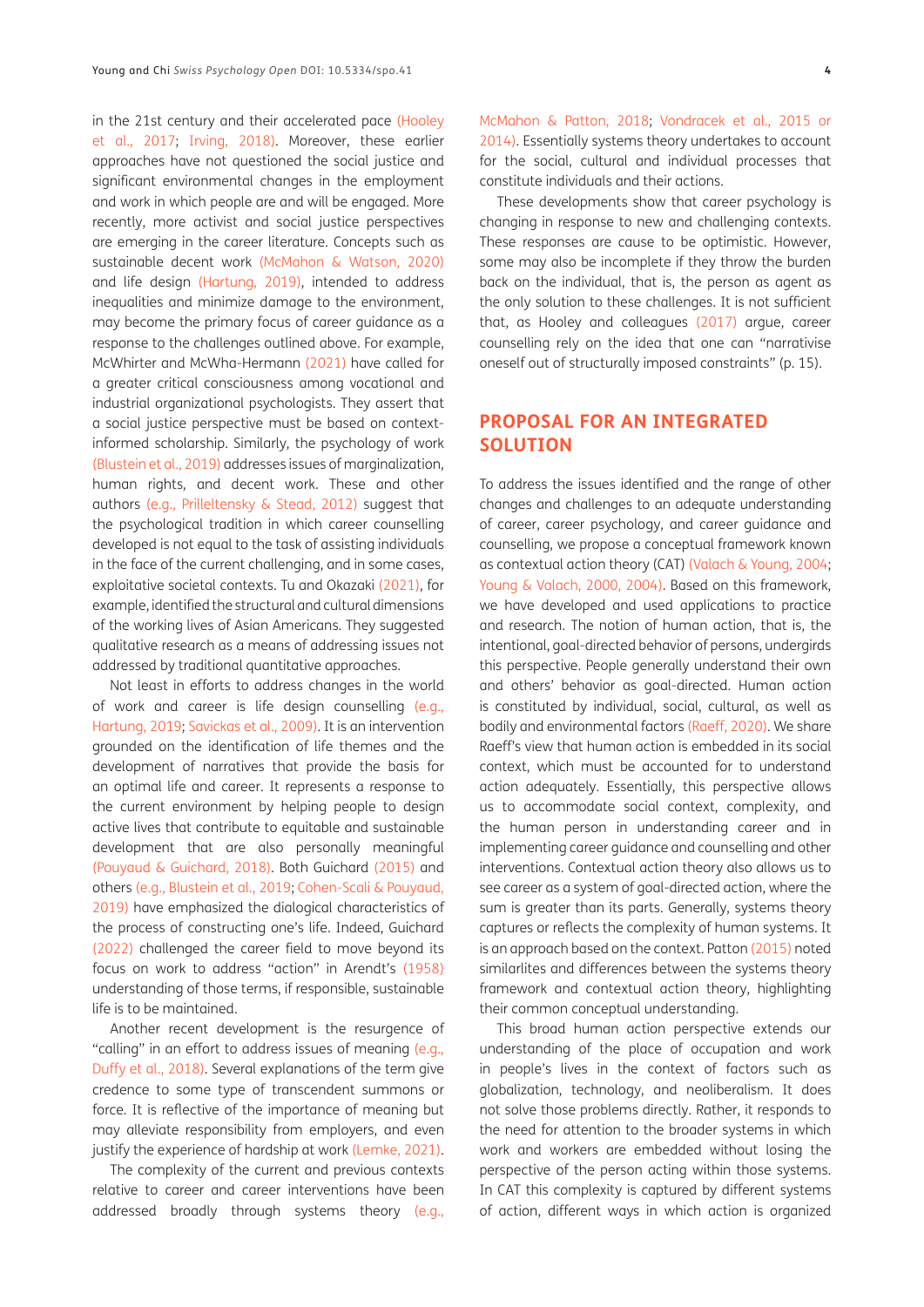and different perspectives on action (see Appendix for a description of these aspects of action). Each contributes to both understanding and acting relative to career and career interventions.

The purpose of presenting this response to the challenges facing career and work in the  $21<sup>st</sup>$  century is not to oversimplify them, but rather to appreciate their complexity. The challenges for work and career identified in this paper, as well a host of other factors addressed in the career psychology literature, are at play simultaneously. Our view is that this understanding of action allows us to see its complexity. One important step in unpacking this complexity is that contextual action theory establishes the conceptual link between action and career, and simultaneously uncouples the arbitrary and limiting link between career and occupation.

What we are proposing is a paradigm shift that moves the focus away from the individual as separate from social contexts to address the various iterations of the person within social contexts - joint action with others, projects involving a range of actions over time, and career involving institutional and societal others over the long term. Of course, each of these has the possibility of having negative rather than positive outcomes for those involved. However, our thesis is that individualism is no longer the only explanation for career development. Indeed, we could say that the changes we are currently experiencing demand a different response. The challenge is not only to understand that process of career development from the perspective of greater goal-directed interconnectivity, but also to foster greater interconnectivity through this perspective. CAT furthers this interconnectivity is several ways.

### **GOALS AS EXPLANATORY**

The first important contribution of contextual action theory is that it looks at the goals of action rather than the antecedent causes of action for its explanation. By doing so, it brings to the fore what people are doing and why they are doing it. It is primarily an integrative framework. CAT does not ignore other explanations for action but gives primacy to the experience of goals as a way to accommodate the systemic influences. In human action, the open system implicit in the ongoing and anticipated changes becomes evident through intentionality. By moving away from work and occupation exclusively, CAT can provide a bigger picture of what people do – of what they are doing in light of the range of interrelated challenges described in this paper.

# **RELATION TO OTHER**

An effective response to the changes in the world of work and in people's lives more generally cannot be realized through fostering greater isolation. Rather, the notion of joint action, and its more elaborate systems of project and career, are grounded in one's relation to

the other. Actions, projects, and career are constituted in relation to the other, even if the other is not physically present. This focus on what people are doing together reflects both what the action itself is about, but also addresses the relationship between the parties. The potential of greater understanding between people, of empathic understanding [\(Raeff, 2020\)](#page-9-14) can begin to be fostered by taking on the perspective of what persons are doing together and the functional steps required to do so. Shifting the focus to look at joint actions can help identify common goals and facilitate mutual empathic understanding. Understanding the joint nature of action may offer a different perspective on how people construct their lives. Of course, we recognize that some joint actions, projects, and careers can have negative consequences in people's lives. However, valuing the role of the other as more than instrumental challenges the principle of neoliberalism that every action is a market transaction [\(Sugerman, 2015\)](#page-10-10).

#### **PROCESS OF CHANGE**

One of the implications that the challenges identified in the article is that the world and its inhabitants are in the process of change, which will continue to be the case, in significant and profound ways. The approach advocated by contextual action theory is that action is characterized by change. It reflects the moment, the anticipated next moment, and the context. An understanding of change implicit in CAT is that change occurs in relation to a goal. By delineating the factors of meaningful action, motivated projects and life-enhancing career, CAT can not only describe change but assist in their realization.

#### **CULTURE**

Contextual action theory holds that the person who acts is acting within a culture. Specifically, career development in the traditional understanding of the term [\(e.g., Super,](#page-10-8)  [1980\)](#page-10-8) involved acting in relation to cultural standards. In Super's approach to career development, occupational career was realized for many people in Western industrial societies, particularly men. Career for many involved acting in relation to the cultural standards of these societies. However, when contexts are different from what previously was known and expected, readily understood, and habitual between people acting within shared contexts, acting can become challenging because cultural standards are lacking or unclear. The challenges and changes enumerated in this article suggest that contexts are different, not only across countries, but also within countries where previously what was known or expected in the career domain is now changing. Although much of what people experience can be expected and shared with others within cultures, they can also expect cultural change. Both the shared experience and the challenges to what is shared will be experienced jointly in actions and projects. People join with others in constructing new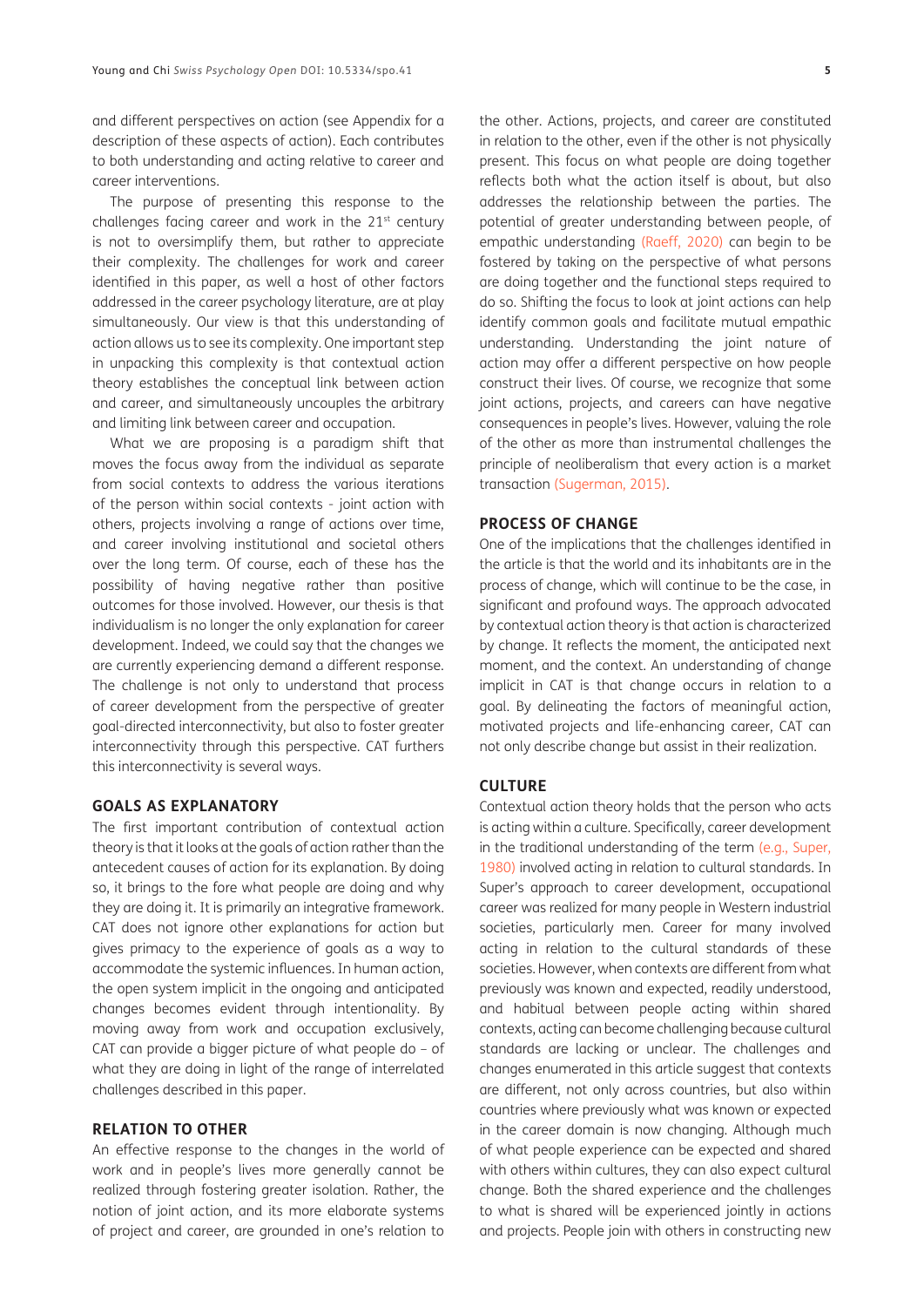cultures. How people engage with others, which is the focus of contextual action theory, has meaning within historical, economic, and cultural contexts.

#### **SOCIAL JUSTICE**

Social justice refers broadly to the fair and equitable access to resources and opportunities regardless of race, gender, social group, nationality, or other factors. It has been of particular concern to the field of career research and practice because of what appears to be the implicit sidelining of issues of decent work and equitable access to it.

Our view is that contextual action theory fits well with the social justice perspective being articulated for career psychology and career practice. For example, CAT focuses on the actions and projects between people. It has less of an individualistic perspective than many psychological approaches to career. Social justice practices must be supported by an approach to how people act together that reflect both context and process, both of which are the heart of contextual action theory. The focus on how people act together is reflective of the principle of the fair and equitable opportunities and treatment between peoples [\(Bergum & Dossetor, 2005\).](#page-8-18) Given its emphasis on culture, relations, context and human action, CAT points to a relational ethics [\(Haslebo, 2020](#page-8-7); Valach et al., 2015). It invites consideration of the moral obligations engendered by career in joint relationships, and connected to community/communities and the broader context in which career is enacted.

# **RESEARCH APPLICATIONS**

Contextual action theory has led to the development and use of a qualitative research method, known as the action-project method (A-PM; Wall et al., 2016; Young et al., 2005; Young et al., 2021). The method is used to describe joint actions and projects. It has been used to address the meaning of actions and projects, that is, reflecting the social context, of those involved. In addition, it looks closely at the specific behavior and the internal processes of the participants, to the extent that they are available. The method also recognizes that adaptation over time is inevitable, and thus has means to account for projects longitudinally.

Specifically, A-PM has been used to describe projects related to the transition to adulthood, including education and career, for a range of groups and topics, including parent-youth joint projects for young people with developmental disabilities [\(Marshall et al., 2018](#page-9-16); Young et al., 2017; Young et al., 2020); between parents and youth in Saudi Arabia [\(Khalifa et al., 2018\);](#page-9-17) between young adult peers (Young, Marshall et al., 2015); in urban residing Aboriginal families in Canada [\(Marshall et al.,](#page-9-16) [2011\)](#page-9-16), and in counselling (Young et al., 2011). It has also been used to describe how non-paid work is determined, for example, between young carers and their parents [\(Aeyelts et al., 2016\),](#page-7-7) as well as a range of other topics [\(e.g., Klaassen et al., 2015](#page-9-18); Zaidman-Zait et al., 2014)

The strength of the action-project method to date is that it considers culture, social institutions, and practices by looking specifically at participant joint actions and projects. This method captures culture as enacted. It grounds career and work-related actions and projects by examining what participants are doing together, through their cooperation and collaboration, or lack of it. In addition to the A-PM, ethnographic and other research methods may serve to elaborate on the role of social institutions and structure in career.

### **APPLICATIONS TO PRACTICE**

The complexity and challenges of career are particularly evident in what clients present to counsellors for their assistance. Contextual action theory is a way to address this complexity in an uncertain career context. First, CAT offers counsellors a means to consider both the counselling itself and the client's action and projects outside of counselling as goal-directed action, and ultimately related or not related to career. What the counsellor and client are doing together is a joint action/ project. But the subject of the counselling is likely the client's actions and projects outside of counselling. The first step in addressing the client's concerns is to recognize that the client is engaged in goal-directed action. Of course, this is implicitly the case with the many approaches to interventions. Indeed, contextual action theory is applicable across different intervention approaches, but has the additive advantage of making the place of intentional human action more explicit.

Second, contextual action theory provides the counsellor with a framework to see the relationship between actions in mid-term projects and long-term career. In addition, the following are three specific ways in which CAT can be applied to practice: (1) within the context of the working alliance, helping clients to identify pertinent actions and projects, (2) working with dyads specifically, identifying and supporting joint projects, and (3) using differences in the systems of action and how action is organized (see Appendix) to identify characteristics of meaningful actions, motivated projects and life-enhancing career.

# **IDENTIFYING AND SUPPORTING IN CLIENT PROJECTS**

Contextual action theory is not the basis for a specific and separate approach to career intervention. Rather it is a perspective from which counsellors are encouraged to look at their practice and at the issues that clients bring to them. Domene, Valach, and Young [\(2015\)](#page-8-19) identified the means that counsellors can use to help clients identify and understand their actions and projects and enable them. These five tasks for the counsellor are: (1) to consider how the client's life is organized and the actions,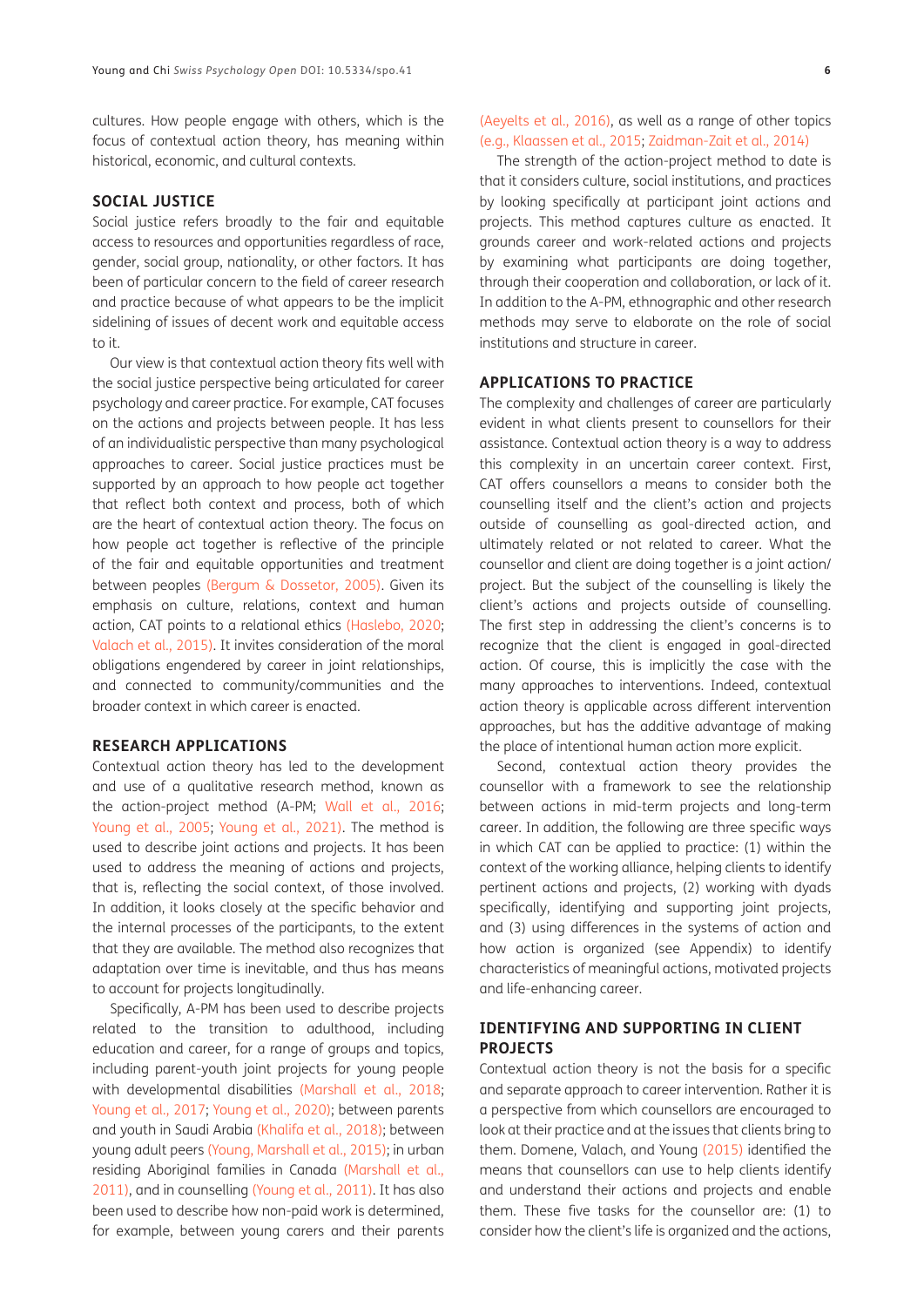projects, and career in which the client is engaged; (2) to begin to address problems the client is encountering, not from the perspective of their cause, but how they are manifest in the client's actions and projects; (3) addressing emotions and emotional memory as factors that energize action, (4) to help the client connect what is happening in counselling to their daily life, and (5) all of these tasks are embedded in a working alliance [\(Domene](#page-8-19) [et al., 2015\)](#page-8-19). These tasks do not constitute a distinct counseling approach but are additive and applicable across approaches.

#### **SUPPORTING PROJECTS WITH OTHERS**

One specific intervention emanating from contextual action theory is based on the tasks of helping clients identify and facilitate the joint actions in the life domain that is of concern. Young et al. (2020) offer an example of this method in providing assistance to young immigrants making the transition to a new country. This supportive intervention addresses the joint goal-directed actions and projects that migrants undertake with significant others, such as family members, teachers, friends, or immigrant support workers, about their education, occupation, or other relevant social integration goals. The five steps of the intervention involve (1) a joint conversation between the participants (dyad), including video review of the conversation, (2) the identification of the dyad's joint project through narrative feedback, (3) ideas of ways to facilitate the project, (4) the counsellor's telephone monitoring of the project with both parties for an agreed upon time period, for example, three to six months, and (5) a final integrative joint conversation between participants. In the illustrated case (Young et al., 2020), the intervention facilitated their finding suitable career paths in a new country through their sharing information about past experiences and future prospects in their new country. They also reported experiencing significant enhancement of their relationship by being supported and feeling supported by the other.

A variation on this type of assistance is to focus on the joint action or project of what the counsellor and client are doing together and addressing what the client is doing in their lives outside of counselling (e.g., Young et al., 2022). The premise of this intervention is that these joint actions and projects can be enhanced and their goals realized through a supportive clinical intervention.

### **CHARACTERISTICS OF MEANINGFUL ACTION, MOTIVATED PROJECTS AND LIFE-ENHANCING CAREER**

As noted earlier, action is a complex phenomenon, made more challenging for clients and practitioners in the context of the changes enumerated in this article. Ultimately the challenge is whether and how meaningful action, motivated projects and life-enhancing career are possible. To that end, Young and colleagues (Young &

Valach, 2019; Young, Valach, & Domene, 2015) have listed a number of characteristics that potentially contribute to the successful realization of actions, projects and career for each level at which action is organized that is, the specific elements of the action, its functional steps, and its meaning. For example, at the level of verbal and non-verbal behavior, meaningful action is dependent on having the skills that are required for the action. Similarly, degrees of both predictability and novelty may be needed at the functional level when engaged in implementing a long-term, life-enhancing career. At the level of meaning, a career should be socially integrated. In practice to address the socially integrated criterion, one would expect the client and counsellor to examine the extent to which the client's construction of meaning includes social integration and how social integration is realized. But this and other components of meaningful actions, projects and career invite the question about how others, ranging from immediate others with whom one has close relationships to employers, social policy, institutions, available resources, and culture more broadly join in meeting these expectations. It is also recognized that suitable answers to these expectations are not fixed but will vary in light of the changing circumstances of occupation and broader societal issues. They invite consideration in view of the issues raised in the first part of this article.

# **CONCLUSION**

The challenges and changes addressed in this article are complex and invite response at many at different levels and from a variety of sources. The perspective of action in career psychology proposed here provides one way to approach the career and work-related challenges people face. It is not a simple solution, nor does it encompass all the ways in which these challenges can be addressed. However, it points the field of career psychology to greater involvement with the other, initially in joint actions and projects with others, but also with institutions, governments, policy makers, and employers. It fundamentally recognizes that the individual, which has been the basis for career guidance and counselling interventions, is not without moral expectations. It is not simply the individual without relationship. Furthermore, it is not simply the individual in the private sphere of family and friends, as the historian Siedentop [\(2014\)](#page-10-11)  argues. It involves participation at a broader level. Thus, it is not only teleological and rational, it is contextual both with reference to what has happened in the past, what is happening in the present, and what will happen in the future, and with reference to the impact on others, in their relationships and in the broader social context. Contextual action theory provides one means of conceptualizing, researching, and intervening relative to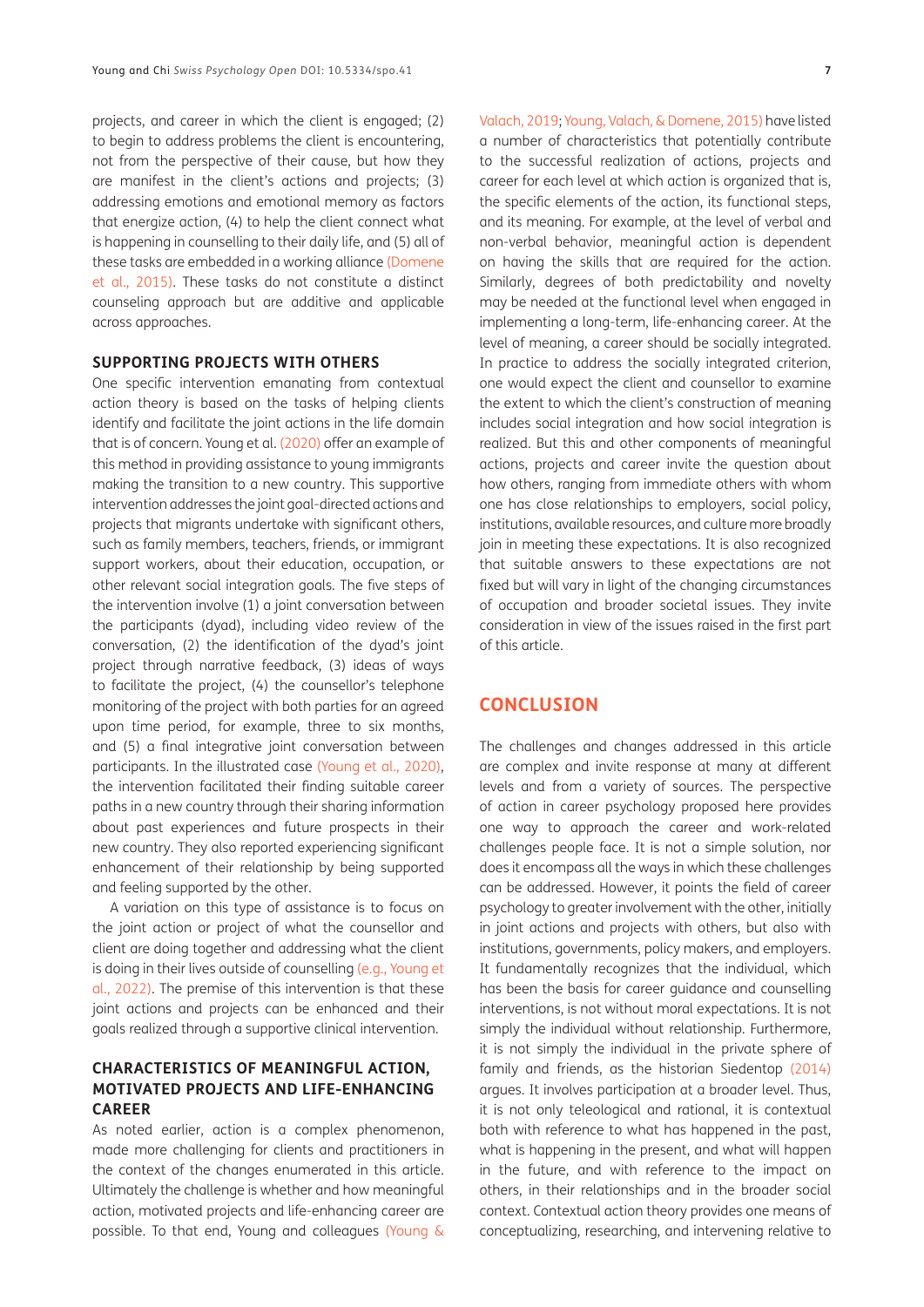career, broadly understood, that addresses the actions we engage in and how they construct the person.

# **APPENDIX**

# **SYSTEMS, PERSPECTIVES AND ORGANIZATION OF ACTION**

The systems of action identified in contextual action theory are action, project, and career. Action, as noted above, refers to the intentional, goal-directed, in-themoment behaviour. When human actions are joined or constructed as having common goals over time in the short or medium term they are identified as a project. Finally, when projects coalesce over the long term and have a significant place in the person's life, they are known as career. Importantly, in this perspective, career includes but is not limited to occupational career. Here career refers to "a superordinate construct that allows people to construct connections among actions, to account for effort, plans, goals, and consequences, to frame internal cognitions and emotions, and to use feedback and feed forward processes" (Young & Valach, 1996, p. 364). Contextual action theory views human action as social in nature and uses the term "joint action" to refer to what occurs between people. It posits that actions, projects, and career cannot be adequately understood as entirely individual phenomenon. Indeed, project and career explicitly arise from and are related to the social context.

Contextual action theory has also posited three distinct perspectives on action. It can be understood from the perspective of manifest behavior, that is, the observable behaviors engaged in to carry out the action. The internal processes, that is, thoughts and feelings the person experiences in carrying out the action, provide a second perspective on action. Finally, a third perspective, social meaning, refers to how the action is understood by the actor and others. These three perspectives are reflected in how action, project, and career are organized. Meaning is organized in terms of the actors' intentional frameworks of our actions, projects, and career that come together to construct a larger framework for our lives. These actions, projects, and career are steered through a number of functional steps as the actors move toward their goals. Finally, they are dependent on specific elements of the action, that is, the verbal, physical, environmental, and other features involved in the action.

# **TRANSPARENCY STATEMENT**

As this is a conceptual article, the transparency statement does not apply.

# **COMPETING INTERESTS**

The authors have no competing interests to declare.

# **AUTHOR CONTRIBUTIONS**

RY provided the broad conceptualization for the paper and provided detail on the contextual action theory approach. EC reviewed the literature, contributed to the writing of the section on the social challenges to career, and helped in writing and editing other sections of the manuscript. Both RY and EC engaged with making revisions, and read and approved the final manuscript.

# <span id="page-7-0"></span>**AUTHOR AFFILIATIONS**

**Richard A. Young D** [orcid.org/0000-0002-1513-797x](https://orcid.org/0000-0002-1513-797x) University of British Columbia, CA

**Eugene Chi D** [orcid.org/0000-0002-7331-1008](https://orcid.org/0000-0002-7331-1008) University of British Columbia, CA

# **REFERENCES**

- <span id="page-7-3"></span>**Abkhezr, P.,** & **McMahon, M.** (2017). Narrative career counselling for people with refugee backgrounds. *International Journal for the Advancement of Counselling, 39*(2), 99–111. DOI: [https://doi.org/10.1007/s10447-017-](https://doi.org/10.1007/s10447-017-9285-z) [9285-z](https://doi.org/10.1007/s10447-017-9285-z)
- <span id="page-7-7"></span>**Aeyelts, R., Marshall, S., Charles, G.,** & **Young, R.** (2016). How care is negotiated between a young carer and a parent experiencing mental illness and addiction. *International Journal of Child, Youth & Family Studies, 7*(1), 65–80. DOI: <https://doi.org/10.18357/ijcyfs.71201615417>
- **Alshabani, N.,** & **Soto, S.** (2020). Early 20th Century career counseling for women: Contemporary practice and research implications. *The Career Development Quarterly, 68*(1), 78–93. DOI: <https://doi.org/10.1002/cdq.12214>
- <span id="page-7-6"></span>**Arendt, H.** (1958). *The human condition* (2nd ed.). University of Chicago Press.
- <span id="page-7-1"></span>**Ayandibu, A. O., Yalezo, B. B., Kaseeram, I.,** & **Vezi-Magigaba, M. F.** (2021). Future of work, globalisation, technology, and work-family satisfaction in the Fourth Industrial Revolution (4IR) In E. N. Abe (Ed.), *Future of work, workfamily satisfaction, and employee well-being in the Fourth Industrial Revolution* (pp. 175–188). IGI Global. DOI: <https://doi.org/10.4018/978-1-7998-3347-5.ch012>
- <span id="page-7-4"></span>**Bansal, P.,** & **Kockelman, K. M.** (2017). Forecasting Americans' long-term adoption of connected and autonomous vehicle technologies. *Transportation Research Part A: Policy and Practice, 95*, 49–63. DOI: [https://doi.org/10.1016/j.](https://doi.org/10.1016/j.tra.2016.10.013) [tra.2016.10.013](https://doi.org/10.1016/j.tra.2016.10.013)
- <span id="page-7-2"></span>**Barhate, B.,** & **Hirudayaraj, M.** (2021). Emerging career realities during the pandemic: What does it mean for women's career development? *Advances in Developing Human Resources, 23*(3), 253–266. DOI: [https://doi.](https://doi.org/10.1177/15234223211017851) [org/10.1177/15234223211017851](https://doi.org/10.1177/15234223211017851)
- <span id="page-7-5"></span>**Berger, E. S., von Briel, F., Davidsson, P.,** & **Kuckertz, A.**  (2019). Digital or not–The future of entrepreneurship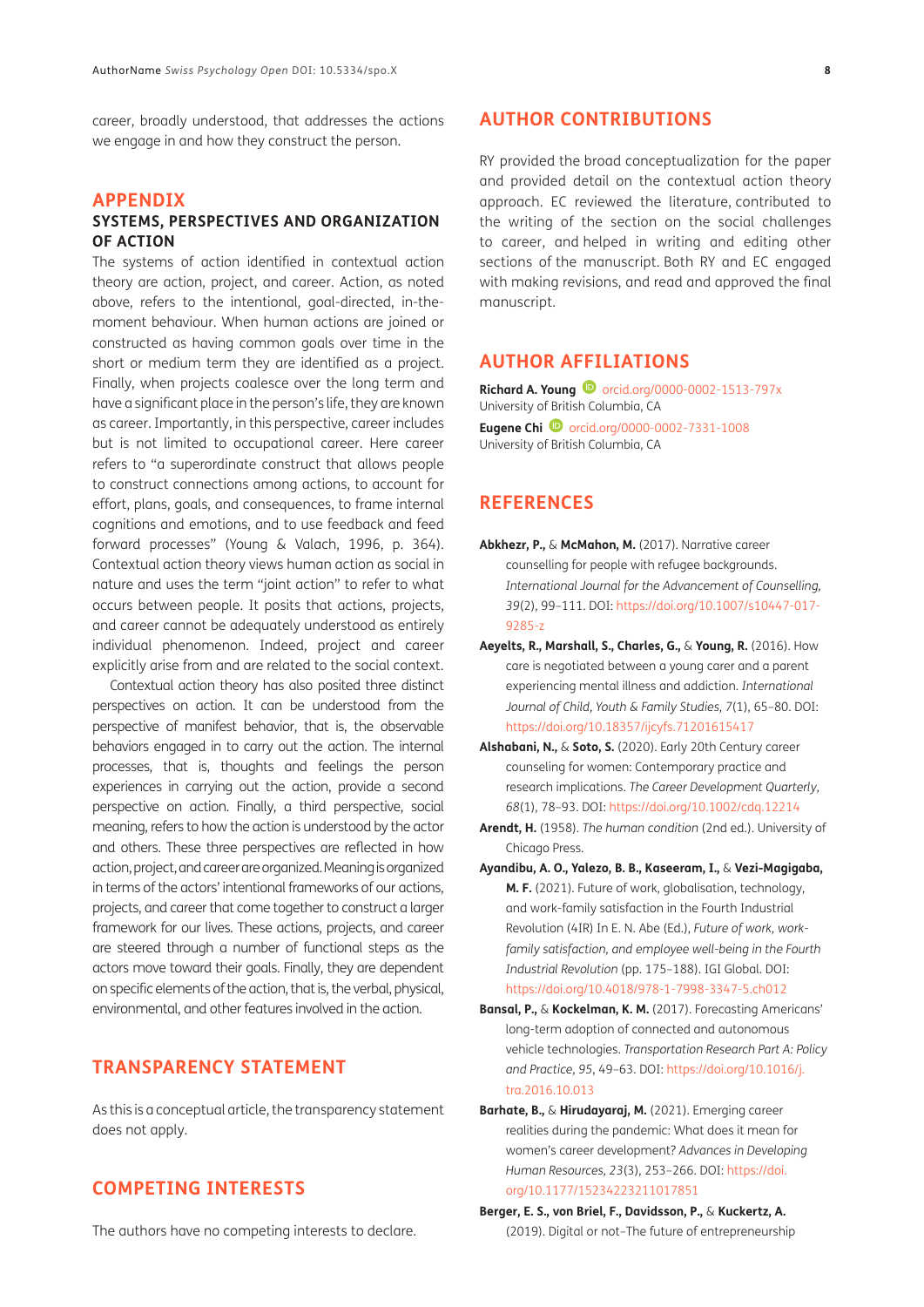and innovation: Introduction to the special issue. *Journal of Business Research, 125*, 436–442. DOI: [https://doi.](https://doi.org/10.1016/j.jbusres.2019.12.020) [org/10.1016/j.jbusres.2019.12.020](https://doi.org/10.1016/j.jbusres.2019.12.020)

- <span id="page-8-18"></span>**Bergum, V.,** & **Dossetor, J.** (2005). *Relational ethics: The full meaning of respect.* University Publishing Group.
- <span id="page-8-13"></span>**Blustein, D. L., Kenny, M. E., Autin, K.,** & **Duffy, R.** (2019). The psychology of working in practice: Theory of change for a new era. *Career Development Quarterly, 67*, 236–254. DOI: <https://doi.org/10.1002/cdq.12193>
- <span id="page-8-10"></span>**Busby, J. W.** (2021). Beyond internal conflict: The emergent practice of climate security. *Journal of Peace Research, 58*(1), 186–194. DOI: [https://doi.](https://doi.org/10.1177/0022343320971019) [org/10.1177/0022343320971019](https://doi.org/10.1177/0022343320971019)
- <span id="page-8-5"></span>**Carter, G. W.,** & **Hedge, J. W.** (2020). Emerging career pathways: Alternative and independent work arrangements. In J. W. Hedge & G. W. Carter (Eds.), *Career pathways: From school to retirement* (pp. 255–279)*.* Oxford Scholarship Online. DOI: [https://doi.org/10.1093/](https://doi.org/10.1093/oso/9780190907785.003.0015) [oso/9780190907785.003.0015](https://doi.org/10.1093/oso/9780190907785.003.0015)
- <span id="page-8-2"></span>**Chen, C. P.** (2021). Career counselling Chinese youth in North America. *British Journal of Guidance & Counselling,* 1–12. DOI:<https://doi.org/10.1080/03069885.2021.1973961>
- <span id="page-8-9"></span>**Clayton, S.** (2020). Climate anxiety: Psychological responses to climate change. *Journal of Anxiety Disorders, 74*, 102263. DOI:<https://doi.org/10.1016/j.janxdis.2020.102263>
- <span id="page-8-11"></span>**Clayton, S.,** & **Karazsia, B. T.** (2020). Development and validation of a measure of climate change anxiety. *Journal of Environmental Psychology, 69*, 101434. DOI: [https://doi.](https://doi.org/10.1016/j.jenvp.2020.101434) [org/10.1016/j.jenvp.2020.101434](https://doi.org/10.1016/j.jenvp.2020.101434)
- <span id="page-8-15"></span>**Cohen-Scali, V.,** & **Pouyaud, J.** (2019). A career education approach based on group dialogues to help adolescents and emerging adults in their self-construction. In J. G. Maree (Ed.), *Handbook of innovative career counselling* (pp. 405–424). Springer Nature. DOI: [https://doi.](https://doi.org/10.1007/978-3-030-22799-9_23) [org/10.1007/978-3-030-22799-9\\_23](https://doi.org/10.1007/978-3-030-22799-9_23)
- <span id="page-8-8"></span>**Cubrich, M., Tengesdal, J. A., Ugueto-Rey, G., Stahl, R.,** & **Brauer, M. C.** (2022). Pandemics and precarious work: Translating research to practice for marginalized workers. *Translational Issues in Psychological Science*, 1–15. DOI: <https://doi.org/10.1037/tps0000327>
- **Cur**ş**eu, P. L., Semeijn, J. H.,** & **Nikolova, I.** (2021). Career challenges in smart cities: A sociotechnical systems view on sustainable careers. *Human Relations, 74*(5), 656–677. DOI:<https://doi.org/10.1177/0018726720949925>
- **Dawis, R. V.,** & **Lofquist, L. H.** (1984). *A psychological theory of work adjustment: An individual-differences model and its applications*. University of Minnesota Press.
- <span id="page-8-1"></span>**Di Nuovo, S., Di Corrado, D.,** & **Magnano, P.** (2021). Decent work and hope for the future among young migrants. *Journal of Prevention & Intervention in the Community*, 1–14. DOI: [https://doi.org/10.1080/10852352.2021.1935](https://doi.org/10.1080/10852352.2021.1935198) [198](https://doi.org/10.1080/10852352.2021.1935198)
- <span id="page-8-19"></span>**Domene, J. F., Valach, L.,** & **Young, R. A.** (2015). Action in counselling: A contextual action theory perspective. In R. A. Young, J. F. Domene, & L. Valach (Eds.), *Counseling and action: Toward life-enhancing work, relationships, and*

*identity.* (pp. 151-166). New York: Springer. DOI: [https://](https://doi.org/10.1007/978-1-4939-0773-1_9) [doi.org/10.1007/978-1-4939-0773-1\\_9](https://doi.org/10.1007/978-1-4939-0773-1_9)

- <span id="page-8-17"></span>**Duffy, R. D., Dik, B. J., Douglas, R. P., England, J. W.,** & **Velez, B. L.** (2018). Work as a calling: A theoretical model. *Journal of Counseling Psychology, 65*(4), 423–439. DOI: [https://doi.](https://doi.org/10.1037/cou0000276) [org/10.1037/cou0000276](https://doi.org/10.1037/cou0000276)
- <span id="page-8-3"></span>**Flores, L. Y., Martinez, L. D., McGillen, G. G.,** & **Milord, J.** (2019). Something old and something new: Future directions in vocational research with people of color in the United States. *Journal of Career Assessment, 27*(2), 187–208. DOI: [https://doi.](https://doi.org/10.1177/1069072718822461) [org/10.1177/1069072718822461](https://doi.org/10.1177/1069072718822461)
- <span id="page-8-14"></span>**Guichard, J.** (2015). From vocational guidance and career counseling to life design dialogues. In L. Nota & J. Rossier (Eds.), *Handbook of life design: From practice to theory and from theory to practice* (pp. 11–26). Hogrefe Publishing. DOI: <https://doi.org/10.11588/nicenl.2015.1.20479>
- <span id="page-8-16"></span>**Guichard, J.** (2022). From career guidance to designing lives acting for fair and sustainable development. *International Journal for Educational and Vocational Guidance*. DOI: <https://doi.org/10.1007/s10775-022-09530-6>
- **Haefner, L.,** & **Sternberg, R.** (2020). Spatial implications of digitization: State of the field and research agenda. *Geography Compass, 14*(12), 1–16. DOI: [https://doi.](https://doi.org/10.1111/gec3.12544) [org/10.1111/gec3.12544](https://doi.org/10.1111/gec3.12544)
- <span id="page-8-6"></span>**Haenlein, M.,** & **Kaplan, A.** (2019). A brief history of artificial intelligence: On the past, present, and future of artificial intelligence. *California Management Review, 61*(4), 5–14. DOI: <https://doi.org/10.1177/0008125619864925>
- <span id="page-8-12"></span>**Hartung, P. J.** (2019). Life design: A paradigm for innovating career counselling in global context. In J. G. Maree (Ed.), *Handbook of innovative career counselling* (pp. 3–18). Springer International Publishing. DOI: [https://doi.](https://doi.org/10.1007/978-3-030-22799-9_1) [org/10.1007/978-3-030-22799-9\\_1](https://doi.org/10.1007/978-3-030-22799-9_1)
- <span id="page-8-7"></span>**Haslebo, G.** (2020). Relational ethics in organizational life. In S. McNamee, M. M. Gergen, C. Camargo-Borges, & E. F. Rasera (Eds.), *The Sage handbook of social constructionist practice* (pp. 225–233). Sage. DOI: [https://doi.](https://doi.org/10.4135/9781529714326.n22) [org/10.4135/9781529714326.n22](https://doi.org/10.4135/9781529714326.n22)
- <span id="page-8-0"></span>**Hooley, T., Sultana, R. G.,** & **Thomsen, R.** (2017). The neoliberal challenge to career guidance: Mobilising research, policy and practice around social justice. In T. Hooley, R. G. Sultana, & R. Thomsen (Eds.), *Career guidance for social justice* (1st ed., pp. 1–27). Routledge. DOI: [https://doi.](https://doi.org/10.4324/9781315110516-1) [org/10.4324/9781315110516-1](https://doi.org/10.4324/9781315110516-1)
- <span id="page-8-4"></span>**Irving, B. A.** (2018). The pervasive influence of neoliberalism on policy guidance discourses in career/education: Delimiting the boundaries of social justice in New Zealand. In T. Hooley, R. G. Sultana, & R. Thomsen (Eds.), *Career guidance for social justice* (1st ed., pp. 47–62). Routledge. DOI: <https://doi.org/10.4324/9781315110516-3>
- **Kaplan, A.,** & **Haenlein, M.** (2019). Siri, Siri, in my hand: Who's the fairest in the land? On the interpretations, illustrations, and implications of artificial intelligence. *Business Horizons, 62*(1), 15–25. DOI: [https://doi.org/10.1016/j.](https://doi.org/10.1016/j.bushor.2018.08.004) [bushor.2018.08.004](https://doi.org/10.1016/j.bushor.2018.08.004)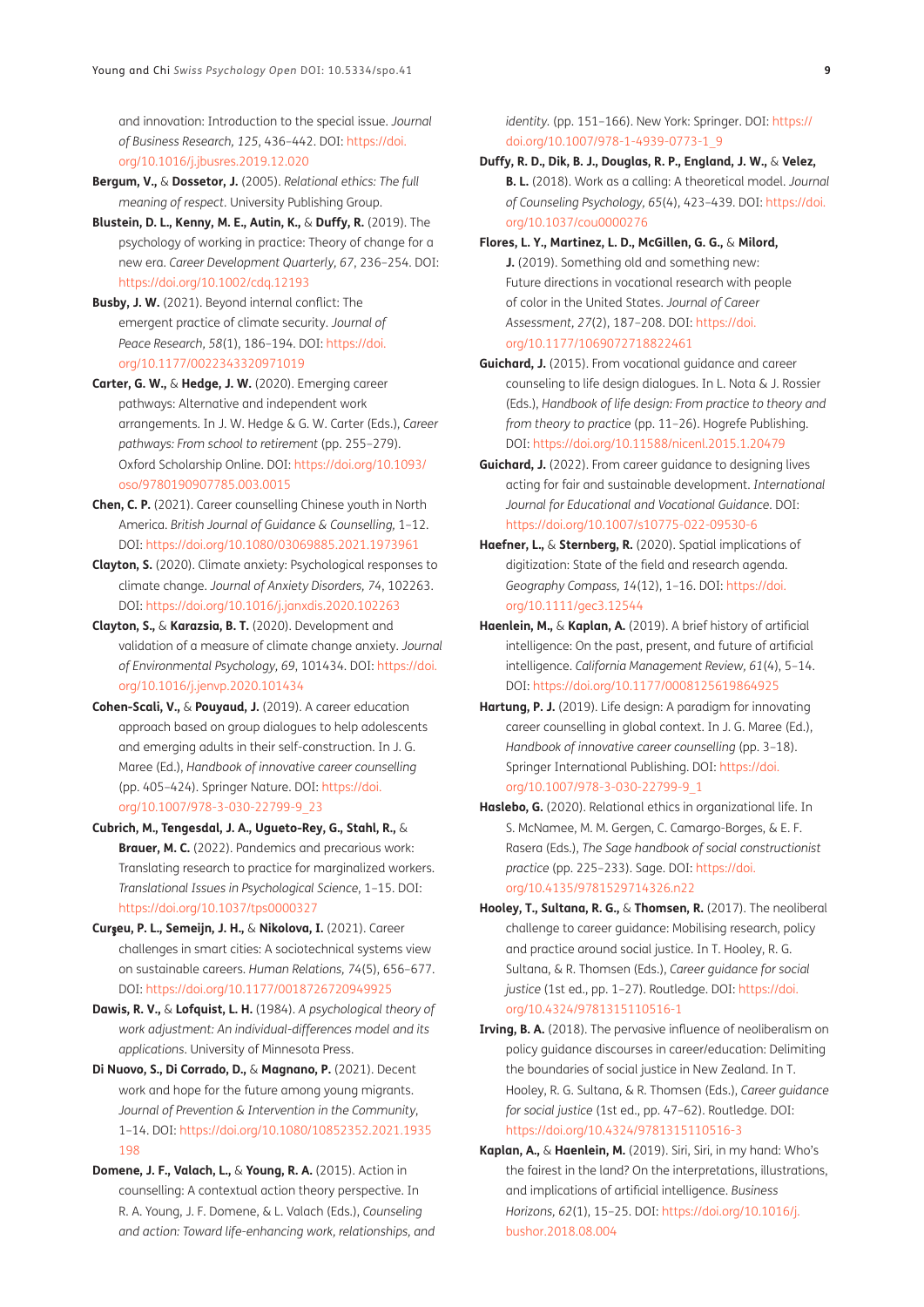- <span id="page-9-3"></span>**Karoly, L. A.,** & **Panis, C. W. A.** (2004). *The 21st century at work: Forces shaping the future workforce and workplace in the United States*. RAND. DOI:<https://doi.org/10.7249/MG164>
- <span id="page-9-17"></span>**Khalifa, H., Alnuaim, A. A., Young, R. A., Marshall, S. K.,** & **Popadiuk, N.** (2018). Crafting continuity and change in Saudi society: Joint parent-youth transition-to-adulthood projects. *Journal of Adolescence, 63*, 142–152. DOI: [https://](https://doi.org/10.1016/j.adolescence.2017.12.014) [doi.org/10.1016/j.adolescence.2017.12.014](https://doi.org/10.1016/j.adolescence.2017.12.014)
- <span id="page-9-7"></span>**Kjellstrom, T.** (2016). Impact of climate conditions on occupational health and related economic losses: A new feature of global and urban health in the context of climate change. *Asia-Pacific Journal of Public Health, 28*(2), 28S–37S. DOI: [https://doi.](https://doi.org/10.1177/1010539514568711) [org/10.1177/1010539514568711](https://doi.org/10.1177/1010539514568711)
- <span id="page-9-18"></span>**Klaassen, D., Young, R. A.,** & **James, S.** (2015). Relational and spiritual dimensions of parental grieving. *Canadian Journal of Counseling and Psychotherapy, 49*, 79–95.
- <span id="page-9-12"></span>**Lemke, D. L.** (2021). Perceptions of career agency and calling in mid-career: A qualitative investigation. *Journal of Career Assessment, 29*(2), 239–262. DOI: [https://doi.](https://doi.org/10.1177/1069072720956982) [org/10.1177/1069072720956982](https://doi.org/10.1177/1069072720956982)
- **Lufkin, B.** (2021, October 28). *What we're getting wrong about the 'great resignation.'* BBC Worklife. [https://www.bbc.com/](https://www.bbc.com/worklife/article/20211028-what-were-getting-wrong-about-the-great-resignation) [worklife/article/20211028-what-were-getting-wrong](https://www.bbc.com/worklife/article/20211028-what-were-getting-wrong-about-the-great-resignation)[about-the-great-resignation](https://www.bbc.com/worklife/article/20211028-what-were-getting-wrong-about-the-great-resignation)
- <span id="page-9-0"></span>**MacDonald, R.,** & **Giazitzoglu, A.** (2019). Youth, enterprise and precarity: Or, what is, and what is wrong with, the 'gig economy'? *Journal of Sociology, 55*(4), 724–740. DOI: <https://doi.org/10.1177/1440783319837604>
- **Marshall, S. K., Stainton, T., Wall, J. M., Zhu, M., Murray, J., Wu, S., Bouhali, A. E., Parada, F., & Zaidman-Zait, A.,** & **Young, R. A.** (2018). Transition to adulthood as a joint parent-youth project for young persons with intellectual and developmental disabilities. *Intellectual and Development Disabilities, 56,* 263–277. DOI: [https://doi.](https://doi.org/10.1352/1934-9556-56.5.263) [org/10.1352/1934-9556-56.5.263](https://doi.org/10.1352/1934-9556-56.5.263)
- <span id="page-9-16"></span>**Marshall, S. K., Young, R. A., Stevens, A., Spence, W., Deyell, S., Easterbrook, A.,** & **Brokenleg, M.** (2011). Adolescent career development in urban-residing Aboriginal families in Canada. *Career Development Quarterly, 59,*  539–558. DOI: [https://doi.org/10.1002/j.2161-0045.2011.](https://doi.org/10.1002/j.2161-0045.2011.tb00975.x) [tb00975.x](https://doi.org/10.1002/j.2161-0045.2011.tb00975.x)
- **McClure, P. K.** (2018). "You're fired," says the robot: The rise of automation in the workplace, technophobes, and fears of unemployment. *Social Science Computer Review, 36*(2), 139–156. DOI: [https://doi.](https://doi.org/10.1177/0894439317698637) [org/10.1177/0894439317698637](https://doi.org/10.1177/0894439317698637)
- <span id="page-9-13"></span>**McMahon, M.,** & **Patton, W.** (2018). Systemic thinking in career development theory: Contributions of the Systems Theory Framework. *British Journal of Guidance & Counselling, 46*(2), 229–240. DOI: [https://doi.org/10.1080/03069885.2](https://doi.org/10.1080/03069885.2018.1428941) [018.1428941](https://doi.org/10.1080/03069885.2018.1428941)
- <span id="page-9-4"></span>**McMahon, M.,** & **Watson, M.** (2020). Career counselling and sustainable decent work: Relationships and tensions. *South African Journal of Education, 40*(Suppl. 1), s1–s9. DOI:<https://doi.org/10.15700/saje.v40ns1a1881>
- <span id="page-9-9"></span>**McWhirter, E. H.,** & **McWha-Hermann, I.** (2021). Social justice and career development: Progress, problems, and possibilities. *Journal of Vocational Behavior, 126*, 103492. DOI: <https://doi.org/10.1016/j.jvb.2020.103492>
- <span id="page-9-6"></span>**Medhi, T.,** & **Morrisette, R.** (2021). Working from home after the COVID-19 pandemic: An estimate of worker preferences. *Statistics Canada Economic and Social Reports, 1*(5), 1–5. DOI: [https://doi.](https://doi.org/10.25318/36280001202100500001-eng) [org/10.25318/36280001202100500001-eng](https://doi.org/10.25318/36280001202100500001-eng)
- <span id="page-9-1"></span>**Nguyen, L. T., McDonald, M., Mate, S.,** & **Taylor, G.** (2018). Advancing a cross-cultural narrative approach to career counselling: The case of Vietnam. *Australian Journal of Career Development, 27*(2), 65–71. DOI: [https://doi.](https://doi.org/10.1177/1038416218780069) [org/10.1177/1038416218780069](https://doi.org/10.1177/1038416218780069)
- <span id="page-9-5"></span>**Nota, L., Soresi, S., Di Maggio, I., Santilli, S.,** & **Ginevra, M. C.**  (2020). Threats and challenges of the XXI century and the role of career counseling and vocational designing. In L. Nota, S. Soresi, I. Di Maggio, S. Santilli, & M. C. Ginevra (Eds.), *Sustainable development, career counselling and career education* (pp. 15–40). Springer International Publishing. DOI: [https://doi.org/10.1007/978-3-030-60046-](https://doi.org/10.1007/978-3-030-60046-4_2)  $4.2$
- **O'Keeffe, P., Johnson, B.,** & **Daley, K.** (2021). Continuing the precedent: Financially disadvantaging young people in "unprecedented" COVID-19 times. *The Australian Journal of Social Issues, 1*–18. DOI: [https://doi.org/10.1002/](https://doi.org/10.1002/ajs4.152) [ajs4.152](https://doi.org/10.1002/ajs4.152)
- <span id="page-9-8"></span>**Oldfield, L. D., Roy, R., Simpson, A. B., Jolliffe Simpson, A. D.,** & **Salter, L. A.** (2021). Academic activism in the wake of a pandemic: A collective self-reflection from Aotearoa/ New Zealand. *International Perspectives in Psychology: Research, Practice, Consultation, 10*(4), 215–227. DOI: <https://doi.org/10.1027/2157-3891/a000027>
- <span id="page-9-15"></span>Patton, W. (2015). Career counseling: Joint contributions of contextual action theory and the systems theory framework. In R. A. Young, J. F. Domene, & L. Valach (Eds.), *Counseling and action: Toward life-enhancing work, relationships, and identity* (pp. 33–49). New York: Springer. DOI: [https://doi.org/10.1007/978-1-4939-0773-1\\_3](https://doi.org/10.1007/978-1-4939-0773-1_3)
- <span id="page-9-2"></span>**Poschen, P.** (2015). Sustainable development and decent work. In P. Poschen (Ed.), *Decent work, green jobs and the sustainable economy* (1st ed., pp. 9–37). Routledge. DOI: <https://doi.org/10.4324/9781351284004-2>
- <span id="page-9-11"></span>**Pouyaud, J.,** & **Guichard, J.** (2018). A twenty-first century challenge: How to lead an active life whilst contributing to sustainable and equitable development. In T. Hooley, R. G. Sultana, & R. Thomsen (Eds.), *Career guidance for social justice* (1st ed., pp. 31–45). Routledge. DOI: [https://doi.](https://doi.org/10.4324/9781315110516-1) [org/10.4324/9781315110516-1](https://doi.org/10.4324/9781315110516-1)
- <span id="page-9-10"></span>**Prilleltensky, I.,** & **Stead, G. B.** (2012). Critical psychology and career development: Unpacking the adjust–challenge dilemma. *Journal of Career Development, 39*(4), 321–340. DOI: <https://doi.org/10.1177/0894845310384403>
- <span id="page-9-14"></span>**Raeff, C.** (2020). *Exploring the complexities of human action*. Oxford University Press. DOI: [https://doi.](https://doi.org/10.1093/oso/9780190050436.001.0001) [org/10.1093/oso/9780190050436.001.0001](https://doi.org/10.1093/oso/9780190050436.001.0001)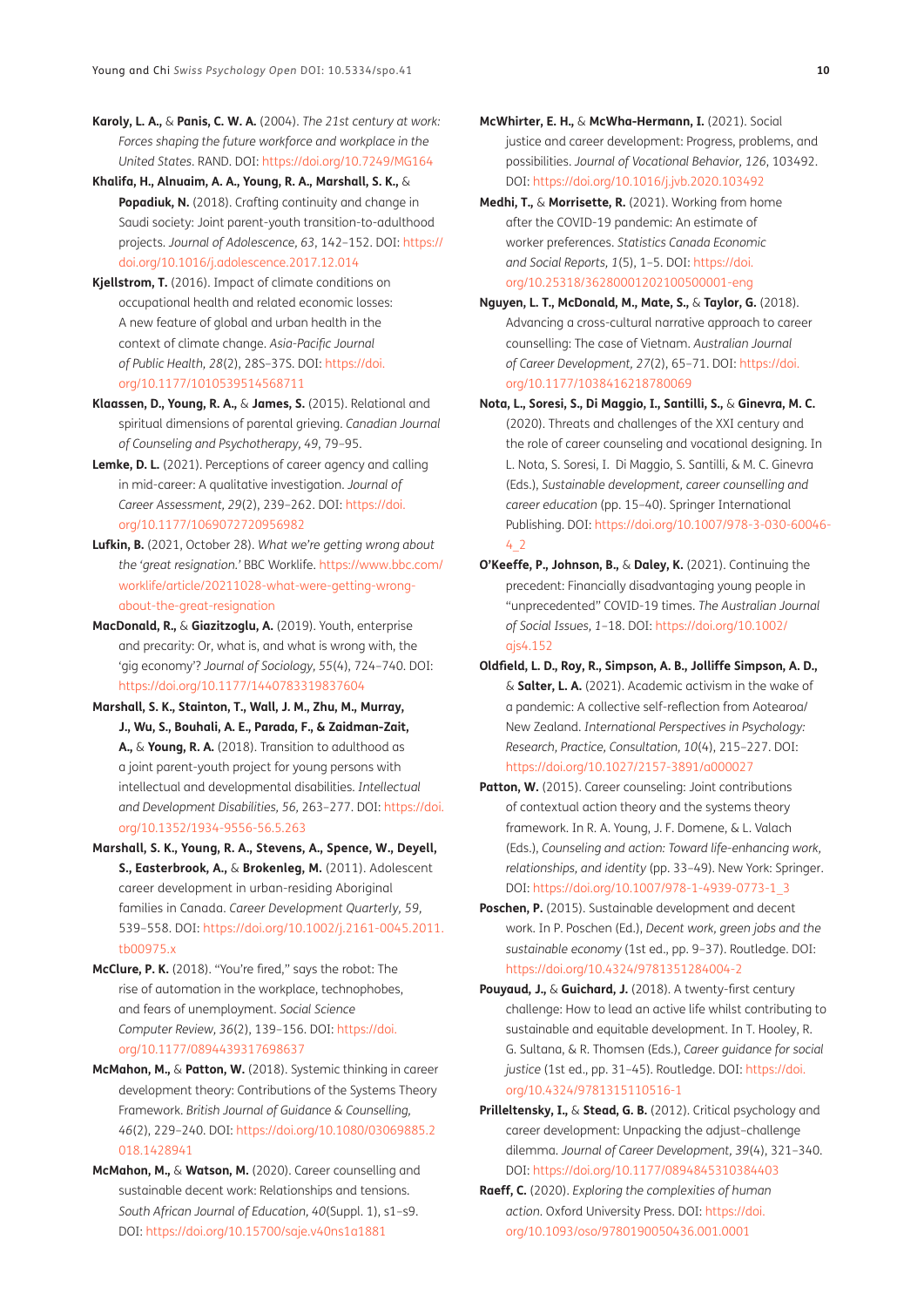<span id="page-10-7"></span>**Rahman, S., Saud, S., Bano, S.,** & **Haseeb, A.** (2019). The nexus between financial development, globalization, and environmental degradation: Fresh evidence from central and eastern European countries. *Environmental Science and Pollution Research International, 26*(24), 24733– 24747. DOI: <https://doi.org/10.1007/s11356-019-05714-w>

- <span id="page-10-4"></span>**Ramani, A.,** & **Bloom, N.** (2021). *The donut effect: The effect of COVID-19 on cities.* (NBER Working Paper No. 28876). National Bureau of Economic Research. DOI: [https://doi.](https://doi.org/10.3386/w28876) [org/10.3386/w28876](https://doi.org/10.3386/w28876)
- <span id="page-10-6"></span>**Rampersad, G.** (2020). Robot will take your job: Innovation for an era of artificial intelligence. *Journal of Business Research, 116*, 68–74. DOI: [https://doi.org/10.1016/j.](https://doi.org/10.1016/j.jbusres.2020.05.019) [jbusres.2020.05.019](https://doi.org/10.1016/j.jbusres.2020.05.019)
- <span id="page-10-1"></span>**Ravenelle, A. J.** (2021). The digital economy. *Contemporary Sociology, 50*(5), 416–417. DOI: [https://doi.](https://doi.org/10.1177/00943061211036051m) [org/10.1177/00943061211036051m](https://doi.org/10.1177/00943061211036051m)
- **Ravenelle, A. J., Kowalski, K. C.,** & **Janko, E.** (2021). The side hustle safety net: Precarious workers and gig work during COVID-19. *Sociological Perspectives, 64(*5), 898–919. DOI: <https://doi.org/10.1177/07311214211005489>
- <span id="page-10-2"></span>**Santilli, S., Maggio, I. D., Ginevra, M. C., Nota, L.,** & **Soresi, S.** (2021). Stories of courage among emerging adults in precarious work. *The Career Development Quarterly, 69(*3), 248-262. DOI: <https://doi.org/10.1002/cdq.12271>
- <span id="page-10-9"></span>**Savickas, M. L., Nota, L., Rossier, J., Dauwalder, J.-P., Duarte, M. E., Guichard, J., Soresi, S., Van Esbroek, R.,** & **Van Vianen, A. E. M.** (2009). Life designing: A paradigm for career construction in the 21st century. *Journal of Vocational Behavior, 75*(3), 239–250. DOI: [https://doi.](https://doi.org/10.1016/j.jvb.2009.04.004) [org/10.1016/j.jvb.2009.04.004](https://doi.org/10.1016/j.jvb.2009.04.004)
- <span id="page-10-11"></span>**Siedentop, L.** (2014). *Inventing the individual: The origins of Western liberalism*. Penguin. DOI: [https://doi.](https://doi.org/10.4159/9780674736245) [org/10.4159/9780674736245](https://doi.org/10.4159/9780674736245)
- <span id="page-10-5"></span>**Sivarajah, U., Kamal, M. M., Irani, Z.,** & **Weerakkody, V.** (2017). Critical analysis of big data challenges and analytical methods. *Journal of Business Research, 70*, 263–286. DOI: <https://doi.org/10.1016/j.jbusres.2016.08.001>
- <span id="page-10-3"></span>**Song, J.** (2018). Young people, precarious work, and the development of youth employment policies in Japan. *Japanese Journal of Political Science, 19*(3), 444–460. DOI: <https://doi.org/10.1017/S1468109918000117>
- <span id="page-10-10"></span>**Sugerman, J.** (2015). Neoliberalism and psychological ethics. J*ournal of Theoretical and Philosophical Psychology, 35*(2), 103–116. DOI: <https://doi.org/10.1037/a0038960>
- <span id="page-10-8"></span>**Super, D. E.** (1980). A life-span, life-space approach to career development. *Journal of Vocational Behavior, 13*, 282-298. DOI: [https://doi.org/10.1016/0001-8791\(80\)90056-1](https://doi.org/10.1016/0001-8791(80)90056-1)
- <span id="page-10-0"></span>**Supiot, A.** (2021). Labour is not a commodity: The content and meaning of work in the twentyfirst century. *International Labour Review, 160*(1), 1–20. DOI: [https://doi.org/10.1111/](https://doi.org/10.1111/ilr.12205) [ilr.12205](https://doi.org/10.1111/ilr.12205)
- **Taylor, N. R.** (2021, Nov 24). 'Great resignation' hits US as record numbers quit: FT series millions of employees are leaving their jobs for better ones after covid forced a work-life balance rethink. *Financial Times.* [https://www.proquest.](https://www.proquest.com/newspapers/great-resignation-hits-us-as-record-numbers-quit/docview/2613021420/se-2?accountid=14656)

[com/newspapers/great-resignation-hits-us-as-record](https://www.proquest.com/newspapers/great-resignation-hits-us-as-record-numbers-quit/docview/2613021420/se-2?accountid=14656)[numbers-quit/docview/2613021420/se-2?accountid=14656](https://www.proquest.com/newspapers/great-resignation-hits-us-as-record-numbers-quit/docview/2613021420/se-2?accountid=14656)

- **Tu, M.-C.,** & **Okazaki, S.** (2021). What is career success? A new Asian American psychology of working. *American Psychologist, 76*(4), 673–688. DOI: [https://doi.org/10.1037/](https://doi.org/10.1037/amp0000807) [amp0000807](https://doi.org/10.1037/amp0000807)
- **UN-DESA.** (2017). *Frontier issues: The impact of the technological revolution on labour markets and income distribution.* [https://www.un.org/development/desa/dpad/](https://www.un.org/development/desa/dpad/publication/frontier-issues-artificial-intelligence-and-other-technologies-will-define-the-future-of-jobs-and-incomes/) [publication/frontier-issues-artificial-intelligence-and-other](https://www.un.org/development/desa/dpad/publication/frontier-issues-artificial-intelligence-and-other-technologies-will-define-the-future-of-jobs-and-incomes/)[technologies-will-define-the-future-of-jobs-and-incomes/](https://www.un.org/development/desa/dpad/publication/frontier-issues-artificial-intelligence-and-other-technologies-will-define-the-future-of-jobs-and-incomes/)
- **Valach, L.,** & **Young, R. A.** (2004). Some cornerstones in the development of a contextual action theory of career and counselling. *International Journal of Educational and Vocational Guidance, 4*, 61–81. DOI: [https://doi.](https://doi.org/10.1023/B:IJVO.0000021138.12299.cf) [org/10.1023/B:IJVO.0000021138.12299.cf](https://doi.org/10.1023/B:IJVO.0000021138.12299.cf)
- **Valach, L., Young, R. A.,** & **Domene, J. F.** (2015). Current counseling issues from the perspective of contextual action theory. In R. A. Young, J. F. Domene, & L. Valach (Eds.), *Counseling and action: Toward life-enhancing work, relationships, and identity* (pp. 167–193). New York: Springer. DOI: [https://doi.org/10.1007/978-1-4939-0773-1\\_10](https://doi.org/10.1007/978-1-4939-0773-1_10)
- **Vondracek, F. W., Ford, D. H.,** & **Porfeli, E. J.** (2014). *A living systems theory of vocational behavior and development*. Sense Publishers. DOI: [https://doi.org/10.1007/978-94-](https://doi.org/10.1007/978-94-6209-662-2) [6209-662-2](https://doi.org/10.1007/978-94-6209-662-2)
- **Wada, K., McGroarty, E. J., Tomaro, J.,** & **Amundsen-Dainow, E.** (2019). Affirmative career counselling with transgender and gender nonconforming clients: A social justice perspective. *Canadian Journal of Counselling and Psychotherapy, 53*(3), 255–275.
- **Wall, J. M., Law, A. K., Zhu, M., Munro, D., Parada, F.,** & Young, R. A. (2016). Understanding goal-directed action in emerging adulthood: *Conceptualization and method. Emerging Adulthood, 4*, 30–39. DOI: [https://doi.](https://doi.org/10.1177/2167696815610695) [org/10.1177/2167696815610695](https://doi.org/10.1177/2167696815610695)
- **Wood, A. J., Graham, M., Lehdonvirta, V.,** & **Hjorth, I.** (2019). Good gig, bad gig: Autonomy and algorithmic control in the global gig economy. *Work, Employment and Society, 33*(1), 56–75. DOI: https://doi. org/10.1177/0950017018785616
- **Young, R. A., Botia, L. A.,** & **Record-Lemon, R.** (2022). Enhancing clinical practice with diverse populations: An action theory perspective. In A. Kassan & R. Moodley (Eds.), *Diversity and social justice in counseling, psychology, and psychotherapy: A case study approach* (pp. 177–190). Cognella Press.
- **Young, R. A., Domene, J. F., Chiang, M., Pradhan, K.,** & **Record-Lemon, R.** (2020). Supporting migrants through joint, goal-directed projects: A contextual action theory intervention. *L'orientation Scolaire et Professionnelle, 49*(3), 505–523. DOI:<https://doi.org/10.4000/osp.12612>
- **Young, R. A., Domene, J. F., Valach, L.,** & **Socholotiuk, K.** (2021). Exploring human action in counseling psychology: The action-project research method. *Journal of Counseling Psychology, 68*(3), 331–343. DOI: [https://doi.org/10.1037/](https://doi.org/10.1037/cou0000533) [cou0000533](https://doi.org/10.1037/cou0000533)